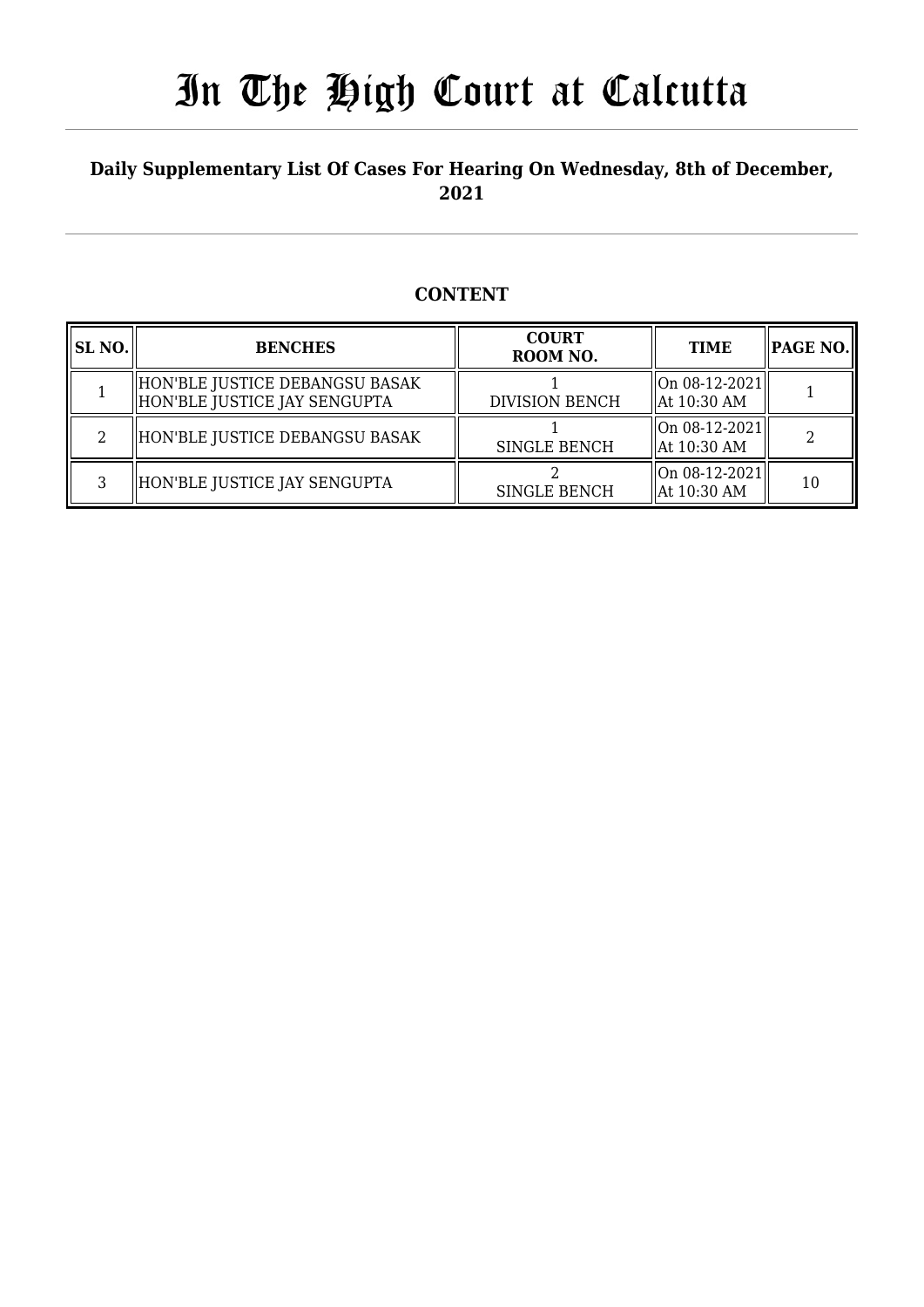

# Calcutta High Court **In The Circuit Bench at Port Blair Appellate Side**

**DAILY CAUSELIST For Wednesday The 8th December 2021**

**COURT NO. 1**

**DIVISION BENCH (DB)**

**AT 10:30 AM**

**HON'BLE JUSTICE DEBANGSU BASAK HON'BLE JUSTICE JAY SENGUPTA**

#### **MOTION**

| 1 | WP.CT/168/2021                  | THE LIEUTENANT<br><b>GOVERNOR AND ORS.</b><br><b>VS</b><br>PUSPA RANI BISWAS<br>(SASMAL) AND ANR. | VIKAS TEWARI,<br>RAMENDU AGARWAL |                                     |
|---|---------------------------------|---------------------------------------------------------------------------------------------------|----------------------------------|-------------------------------------|
|   |                                 | <b>APPLICATION</b>                                                                                |                                  |                                     |
| 2 | CRA/14/2021                     | NANDO MONDAL<br><b>VS</b><br>THE STATE                                                            | K.SABIR                          |                                     |
|   | IA NO: CRAN/1/2021, CRAN/2/2021 |                                                                                                   |                                  |                                     |
| 3 | MA/17/2021<br>IN WPA 177/2021   | ROBERT JAMES<br><b>VS</b><br>THE ANDAMAN AND<br>NICOBAR ADMINISTRATION<br>AND ORS.                | RAKESH PAL GOBIND,<br>S.C.MISHRA |                                     |
|   | IA NO: CAN/2/2021, CAN/1/2021   |                                                                                                   |                                  |                                     |
|   |                                 | <b>FOR HEARING</b>                                                                                |                                  |                                     |
| 4 | FMAT/4/2019                     | THE EXECUTIVE ENGINEER<br><b>VS</b><br>C.V.THOMAS                                                 | <b>ARUL PRASANTH</b>             | <b>GOPALA BINNU</b><br><b>KUMAR</b> |
| 5 | CRA/226/2020                    | GOPAL BAROI @ ABHIR<br><b>BAROI</b><br><b>VS</b><br>THE STATE                                     | D.ILANGO                         | <b>KRISHNA RAO</b>                  |
|   | IA NO: CRAN/1/2021              |                                                                                                   |                                  |                                     |
| 6 | CRA/4/2021                      | THE STATE<br><b>VS</b><br>DR. B.PRABHURAM                                                         | A.S.ZINU                         | ANJILI NAG,<br>D.ILANGO             |
|   |                                 |                                                                                                   |                                  |                                     |

IA NO: CRAN/2/2021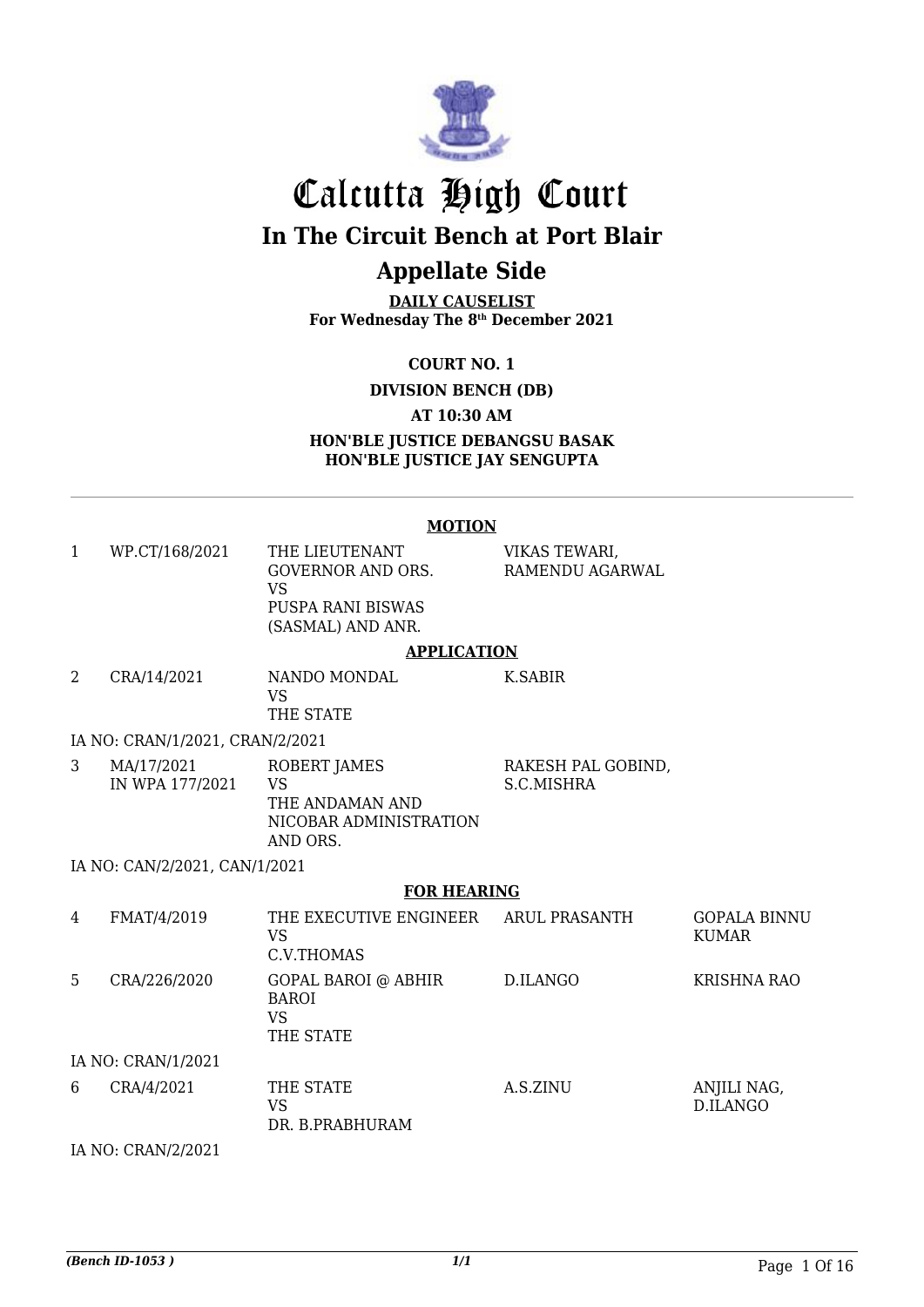

# Calcutta High Court **In The Circuit Bench at Port Blair**

# **Appellate Side**

**DAILY CAUSELIST For Wednesday The 8th December 2021**

#### **COURT NO. 1**

### **SINGLE BENCH (SB) AT 10:30 AM HON'BLE JUSTICE DEBANGSU BASAK (SINGLE BENCH WILL SIT AFTER COMPLETION OF DIVISION BENCH)**

|                | <b>MOTION</b>  |                                                                                                   |                                     |             |  |
|----------------|----------------|---------------------------------------------------------------------------------------------------|-------------------------------------|-------------|--|
| $\mathbf{1}$   | WPA/10430/2020 | LAXMI<br><b>VS</b><br>THE ANDAMAN AND<br>NICOBAR ADMINISTRATION<br>AND ORS.                       | K.VIJAY KUMAR                       |             |  |
| $\overline{2}$ | CO/10/2021     | T.LAXMIKANTAN AND<br><b>OTHERS</b><br><b>VS</b><br><b>POOMAIL</b>                                 | KMB JAYAPAL                         |             |  |
| 3              | CO/14/2021     | <b>BALBIR SINGH AND</b><br><b>ANOTHER</b><br><b>VS</b><br><b>GYAN SINGH</b>                       | ANJILI NAG                          |             |  |
| 4              | CO/15/2021     | SMTI SARALA BAIDYA<br><b>VS</b><br><b>SAKTHI VEL</b>                                              | <b>ARUL PRASANTH</b>                |             |  |
| 5              | CO/20/2021     | ST. MARY CHARITABLE AND<br>EDUCATIONAL SOCIETY<br><b>AND OTHERS</b><br><b>VS</b><br>POONAM KUMARI | <b>GOPALA BINNU</b><br><b>KUMAR</b> |             |  |
| 6              | WPA/180/2021   | NATIONAL UNION OF<br>SEAFARERS OF INDIA<br><b>VS</b><br>THE LIEUTENANT<br><b>GOVERNOR</b>         | GOPALA BINNU<br><b>KUMAR</b>        | M.P.KAMARAJ |  |

IA NO: CAN/1/2021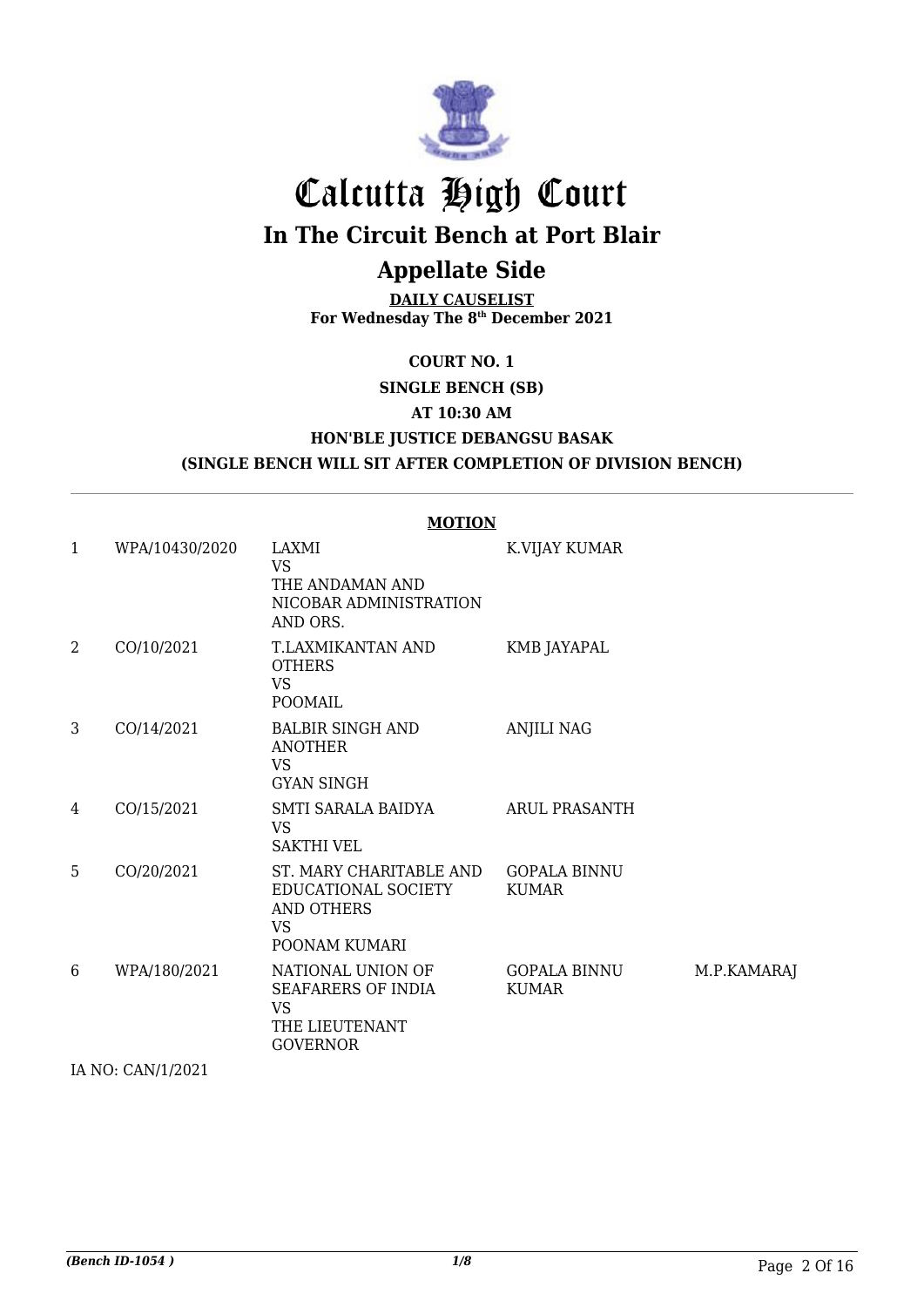| 7  | WPA/199/2021      | SHONA LAVALAI ROY AND<br><b>ANOTHERS</b><br><b>VS</b><br>THE ANDAMAN AND                                                                         | KMB JAYAPAL, G MINI                 |                      |
|----|-------------------|--------------------------------------------------------------------------------------------------------------------------------------------------|-------------------------------------|----------------------|
|    |                   | NICOBAR ADMINISTRATION<br><b>AND OTHERS</b>                                                                                                      |                                     |                      |
| 8  | WPA/267/2021      | VINITHA KUMARI<br><b>VS</b><br>THE LIEUTENANT                                                                                                    | K.M.B.JAYAPAL                       |                      |
|    |                   | <b>GOVERNOR AND OTHERS</b>                                                                                                                       |                                     |                      |
| 9  | WPA/295/2021      | ANDAMAN AND NICOBAR<br>RAJYA KARMACHARI<br>MAHASANGH AND<br><b>ANOTHER</b><br><b>VS</b><br>THE LIEUTENANT<br><b>GOVERNOR AND OTHERS</b>          | <b>GOPALA BINNU</b><br><b>KUMAR</b> |                      |
|    |                   | <b>FOR ORDERS</b>                                                                                                                                |                                     |                      |
| 10 | WPA/192/2021      | CENTRE OF INDIAN TRADE<br><b>UNIONS</b>                                                                                                          | <b>G.BINNU KUMAR</b>                |                      |
|    |                   | <b>VS</b><br>THE LT. GOVERNOR                                                                                                                    |                                     |                      |
|    |                   | <b>APPLICATION</b>                                                                                                                               |                                     |                      |
| 11 | FMAT/4/2020       | MANJU BISWAS AND ORS.                                                                                                                            | K.M.B.JAYAPAL                       | N.A.KHAN             |
|    |                   | <b>VS</b><br>THE MANAGER, NEW INDIA<br>ASSURANCE COMPANY<br>LTD.                                                                                 |                                     |                      |
| 12 | FAT/4/2021        | MOHAMMED HANEEFA<br><b>VS</b><br>SARITA SUKUMARI KUJUR<br><b>ALIAS SAFEENA</b>                                                                   | <b>ANANDA HALDER</b>                |                      |
| 13 | AP/6/2021         | M/S. M.K. DEVELOPERS<br><b>VS</b><br>JOINT DIRECTOR<br>(CONTRACTS) FOR<br><b>ACCEPTING OFFICER</b><br>(CHIEF ENGINEER)                           | S.K.GOLDER,<br><b>S.SARKAR</b>      | <b>TULSI LALL</b>    |
|    |                   | <b>CONTEMPT APPLICATION</b>                                                                                                                      |                                     |                      |
| 14 | CPAN/10/2019      | ANDAMAN SARVAJANIK<br>NIRMAN VIBAG MAZDOOR<br>SANGH AND ANR.<br><b>VS</b>                                                                        | <b>GOPALA BINNU</b><br><b>KUMAR</b> | <b>ARUL PRASANTH</b> |
|    |                   | D.BALAJI                                                                                                                                         |                                     |                      |
|    | IA NO: CAN/1/2021 |                                                                                                                                                  |                                     |                      |
| 15 | CPAN/4/2021       | AVIS ISLAND COCONUT<br>PLANTATION CO-<br>OPERATIVE SOCIETY LTD.<br><b>VS</b><br>MS. NITIKA PAWAR,<br>REGISTRAR OF CO-<br>OPERATIVE SOCIETIES AND | SHIPRA MONDAL                       |                      |
|    |                   | ANR.<br><b>EOD UEADIMO</b>                                                                                                                       |                                     |                      |
|    |                   |                                                                                                                                                  |                                     |                      |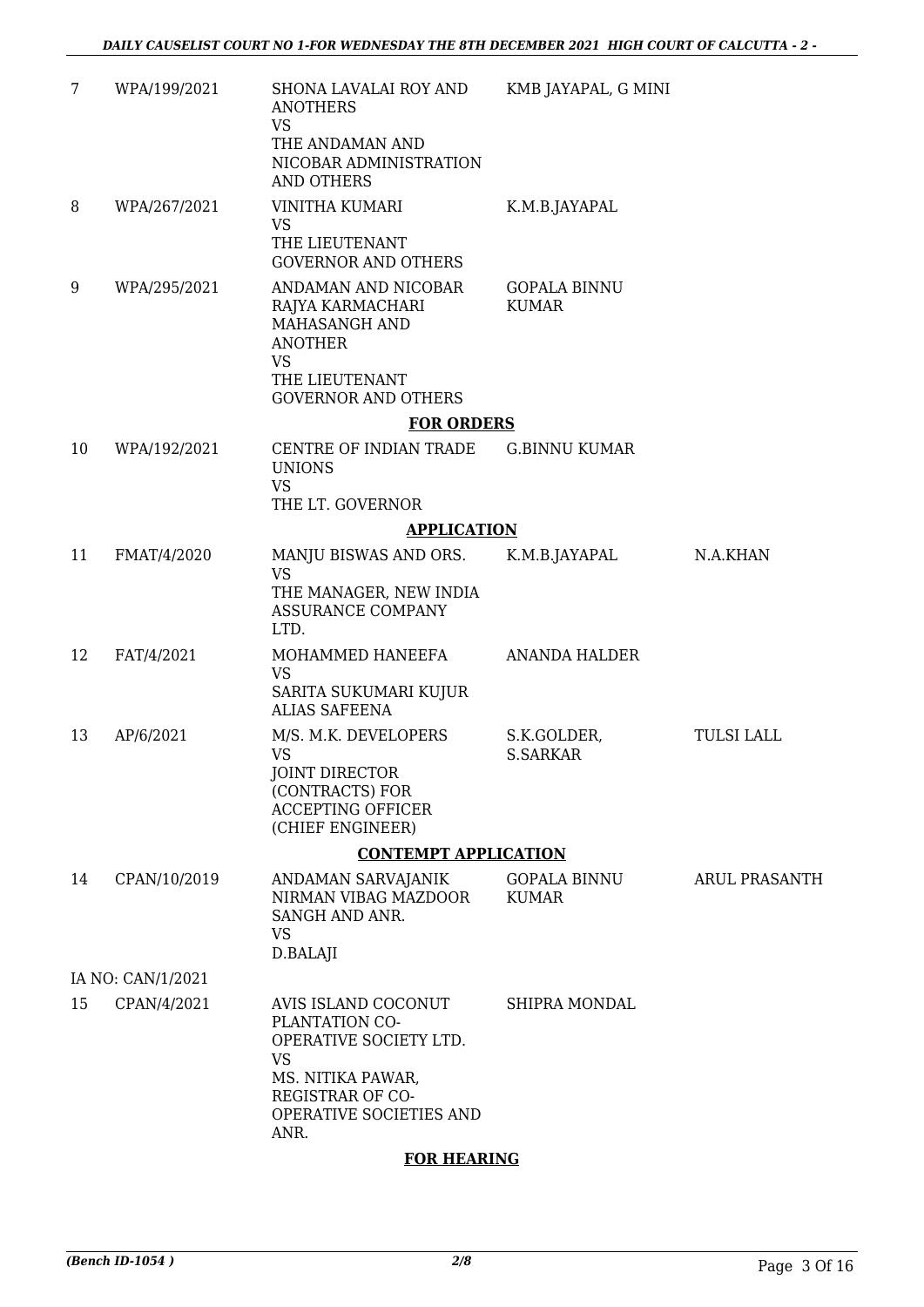| 16 | CRA/1/2017        | SHRI. K. ESWAR RAO<br><b>VS</b><br>SHRI. K. G. SAM KUTTY                                               |                                                           | A.K.CHAKRABORTY                                             |
|----|-------------------|--------------------------------------------------------------------------------------------------------|-----------------------------------------------------------|-------------------------------------------------------------|
| 17 | WPA/9/2018        | P.SUNDARA RAO<br><b>VS</b><br>THE LIEUTENANT<br><b>GOVERNOR AND ORS.</b>                               | <b>GOPALA BINNU</b><br><b>KUMAR</b>                       |                                                             |
| 18 | WPA/282/2018      | VANVIKAS EMPLOYEES<br>ASSOCIATION AND ORS.<br><b>VS</b><br>THE MINISTRY OF HOME<br>AFFAIRS AND ORS.    | <b>GOPALA BINNU</b><br><b>KUMAR</b>                       | TULSI LALL,<br><b>RAMENDU</b><br>AGARWAL,<br><b>TASNEEM</b> |
| 19 | SA/1/2019         | USMAN ALI AND ORS.<br><b>VS</b><br>CHAMPA DEVI AND ORS.                                                | N.A.KHAN                                                  | K.M.B.JAYAPAL,<br>G.MINI, SABRINA<br><b>BEGUM</b>           |
|    | wt20 SA/2/2019    | USMAN ALI AND ORS.<br><b>VS</b><br>CHAMPA DEVI AND ORS.                                                | N.A.KHAN                                                  | K.M.B.JAYAPAL,<br>G.MINI, SABRINA<br><b>BEGUM</b>           |
| 21 | CRA/3/2019        | THE STATE<br><b>VS</b><br>A.MAHESHWAR RAO AND<br>ORS.                                                  | A.S.ZINU                                                  | ANJILI NAG, GOPALA<br><b>BINNU KUMAR</b>                    |
| 22 | SA/4/2019         | JAI NARAYAN SINGH<br><b>VS</b><br>BADRUDDIN AND ORS.                                                   | K.M.B.JAYAPAL                                             | N.A.KHAN                                                    |
| 23 | CRA/11/2019       | SUJIT MAJUMDAR<br><b>VS</b><br>THE STATE                                                               | <b>GOPALA BINNU</b><br>KUMAR, RAKESH PAL<br><b>GOBIND</b> |                                                             |
| 24 | CRR/13/2019       | <b>B.RAJALAXMI AND ANR.</b><br><b>VS</b><br>K.M.RAMESH                                                 | ARUL PRASANTH,<br><b>DOLLY SARKAR</b>                     | D.ILANGO, ANJILI<br><b>NAG</b>                              |
| 25 | CRR/28/2019       | K.D.UNNITHAN<br><b>VS</b><br>THE STATE                                                                 | <b>ANIL KUMAR</b><br><b>CHAKRABORTHY</b>                  |                                                             |
| 26 | WPA/101/2019      | M/S ANDAMAN BUBBLES<br>AND ORS.<br><b>VS</b><br>THE LIEUTENANT<br><b>GOVERNOR AND ORS.</b>             | <b>ANJILI NAG</b>                                         | <b>AJAY KUMAR</b><br>MANDAL                                 |
| 27 | WPA/174/2019      | N. MANIMEKALAI AND ANR.<br><b>VS</b><br>THE KAMARAJ ENGLISH<br>MEDIUM SCHOOL                           | G. BINNU KUMAR                                            | A.S.ZINU                                                    |
|    | wt28 WPA/231/2019 | THE SECRETARY, KAMARAJ<br>ENGLISH MEDIUM SCHOOL<br><b>VS</b><br>N. MANIMEKALAI (EX-<br>CLERK) AND ANR. | A.S.ZINU                                                  | G. BINNU KUMAR                                              |
| 29 | WPA/179/2019      | <b>SELVI K.NATHAN</b><br><b>VS</b><br>THE ANDAMAN AND<br>NICOBAR ADMINISTRATION<br>AND ORS.            | K.M.B.JAYAPAL,<br>G.MINI                                  | <b>VIKAS TEWARY</b>                                         |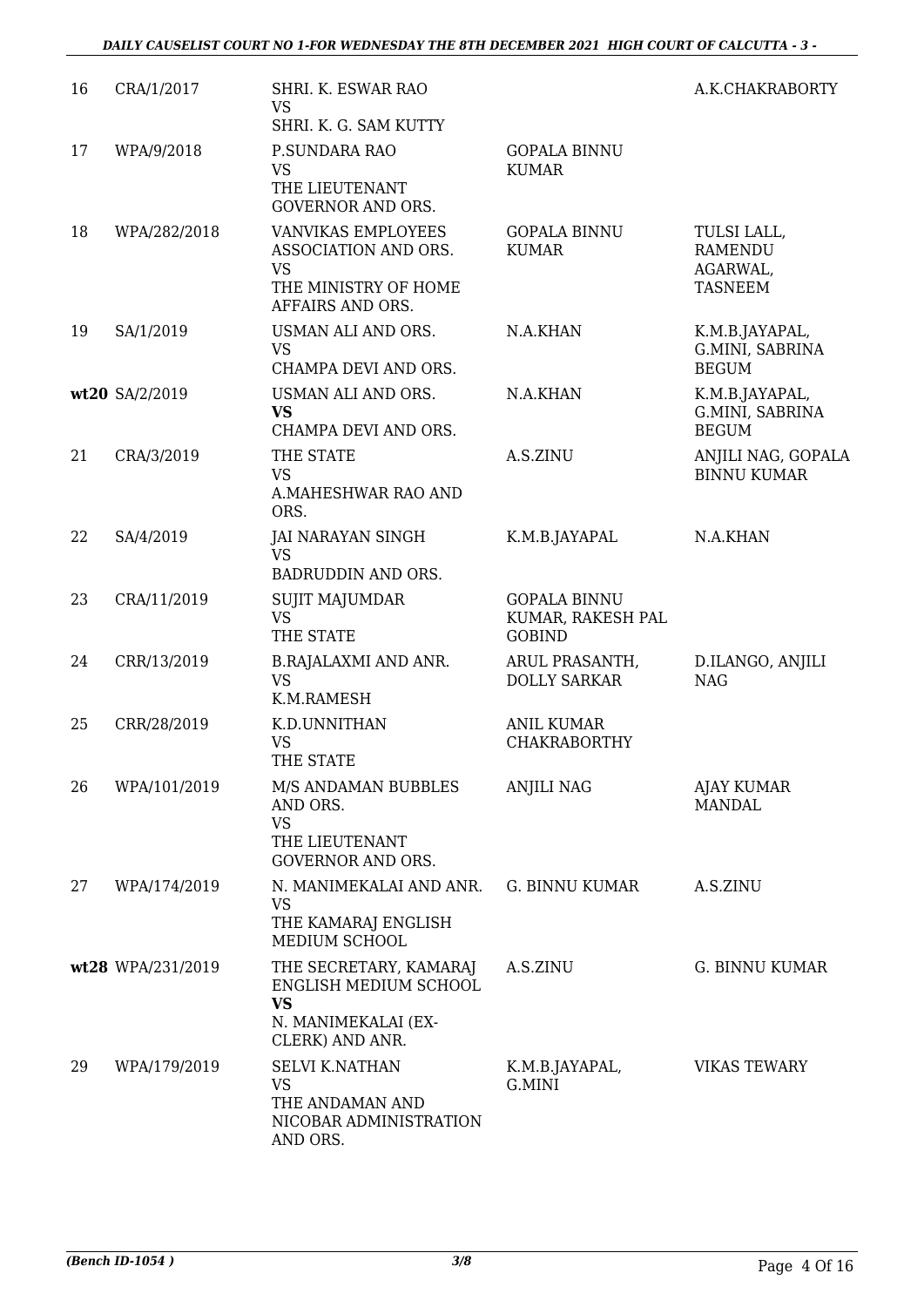| 30 | WPA/203/2019      | DIVISIONAL FOREST<br>OFFICER, MAYABUNDER<br><b>VS</b><br>SHRI. BIRSA KINDO                                              | S. C. MISHRA                                     | <b>GOPALA BINU</b><br><b>KUMAR</b>              |
|----|-------------------|-------------------------------------------------------------------------------------------------------------------------|--------------------------------------------------|-------------------------------------------------|
|    | wt31 WPA/173/2019 | <b>SHRI BIRSA KINDO</b><br><b>VS</b><br>THE DIVISIONAL FOREST<br>OFFICER, MAYABUNDER                                    | <b>GOPALA BINU KUMAR</b>                         |                                                 |
| 32 | WPA/206/2019      | <b>SUDEEP RAI SHARMA</b><br><b>VS</b><br>THE UNION OF INDIA AND<br>ORS.                                                 | GOPALA BINU KUMAR                                | <b>S.GANGULY</b>                                |
| 33 | WPA/219/2019      | SMTI. JAI LAKSHMI<br><b>VS</b><br>THE ANDAMAN AND<br>NICOBAR ADMINISTRATION<br>AND ORS.                                 | G. MINI AND<br>K.M.B.JAYAPAL                     |                                                 |
| 34 | WPA/227/2019      | A.MURUGESAN AND ORS.<br><b>VS</b><br>THE UNION OF INDIA AND<br>ORS.                                                     | RAKESH PAL GOBIND,<br>S.C.MISHRA,<br>A.VENKATESH | TULSI LALL,<br>TASNEEM,<br><b>V.D.SIVABALAN</b> |
|    | wt35 WPA/152/2019 | ALOK KUMAR DAS AND<br>ORS.<br><b>VS</b><br>THE UNION OF INDIA AND<br>ORS.                                               | RAKESH PAL GOBIND,<br>S.C.MISHRA                 | TULSI LALL,<br>TASNEEM,<br><b>V.D.SIVABALAN</b> |
| 36 | WPA/237/2019      | SHRI. S. M. MUSTAFA<br><b>VS</b><br>THE ANDAMAN AND<br>NICOBAR ADMINISTRATION<br>AND ORS.                               | G.MINI AND K.M.B.<br>JAYAPAL                     | <b>VIKAS TEWARY</b>                             |
| 37 | WPA/241/2019      | THE EXECUTIVE ENGINEER<br>NORTH ANDAMAN<br>CONSTRUCTION DIVISION<br>(NACD)<br><b>VS</b><br>SMTI. REKHA NAIR AND<br>ORS. | <b>MOHAMMED</b><br><b>TABRAIZ</b>                | <b>GOPALA BINNU</b><br><b>KUMAR</b>             |
| 38 | WPA/246/2019      | A.SUNDAR<br>VS<br>THE HONBLE LIEUTENANT<br><b>GOVERNOR AND ORS.</b>                                                     | <b>GOPALA BINNU</b><br><b>KUMAR</b>              | M.P.KAMARAJ                                     |
| 39 | WPA/263/2019      | KUMAR HARSHAVARDHAN<br><b>VS</b><br>THE UNION OF INDIA AND<br>ORS.                                                      | KMB JAYAPAL                                      | <b>TASNEEM</b>                                  |
| 40 | WPA/282/2019      | <b>MANOJ PAUL</b><br><b>VS</b><br>THE UNION TERRITORY,<br>ADMINISTRATION OF<br>ANDAMAN AND NICOBAR<br>ISLANDS AND ORS.  | IN PERSON                                        |                                                 |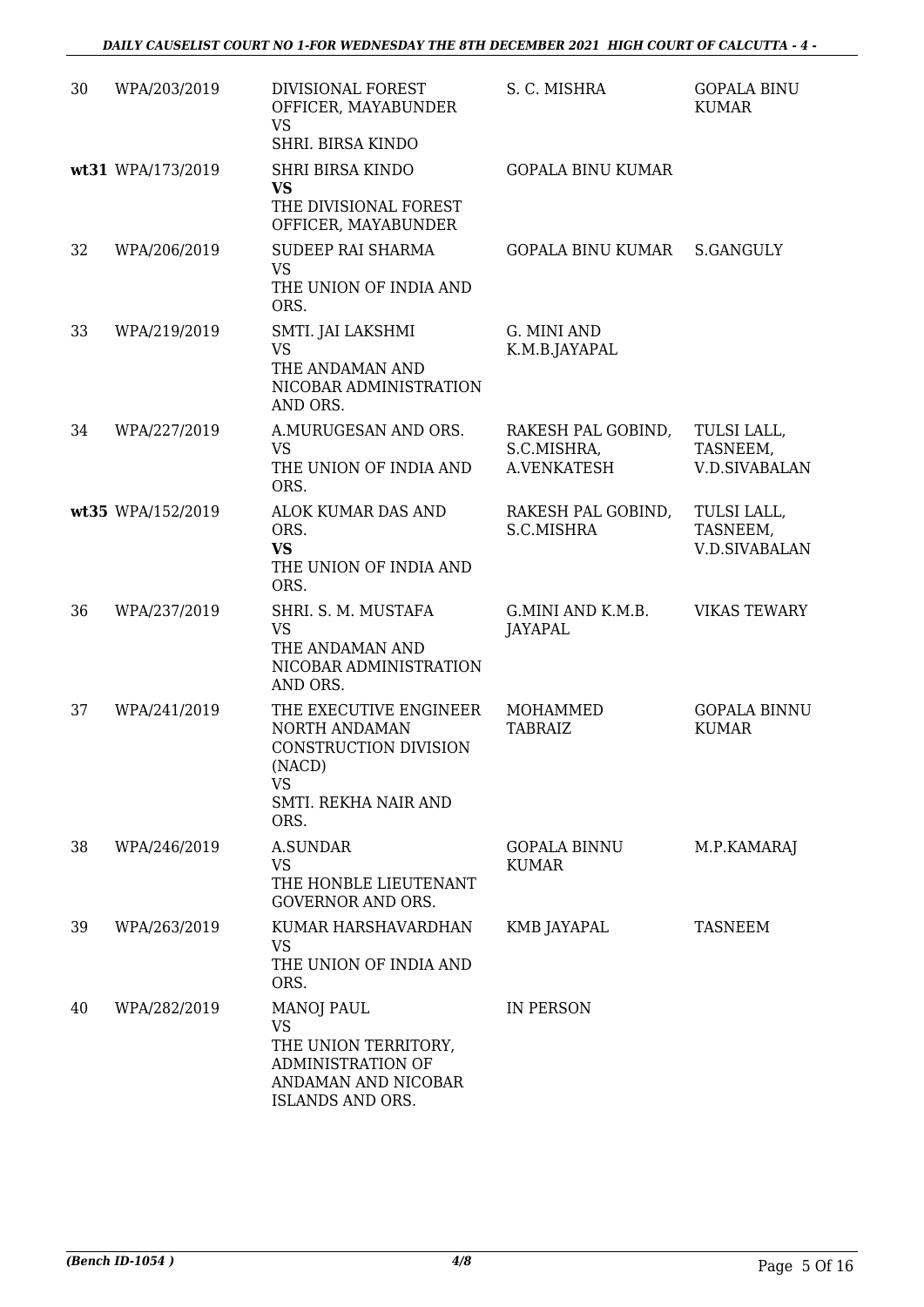| 41 | WPA/288/2019      | SHRI. SHAJAN T. OOMMEN<br><b>VS</b><br>ANDAMAN AND NICOBAR<br>ADMINISTRATION AND<br>ORS.                  | DEEP CHAIM KABIR,<br>S. AJITH PRASAD    | V.TIWARI                          |
|----|-------------------|-----------------------------------------------------------------------------------------------------------|-----------------------------------------|-----------------------------------|
| 42 | WPA/324/2019      | V.TRIMURTHY AND ORS.<br><b>VS</b><br>THE LIEUTENANT                                                       | <b>ANJILI NAG</b>                       | ARUL PRASANTH                     |
|    |                   | <b>GOVERNOR AND ORS.</b>                                                                                  |                                         |                                   |
|    | IA NO: CAN/1/2021 |                                                                                                           |                                         |                                   |
| 43 | WPA/20297/2019    | M/S ARYAN AQUA (INDIA)<br>PVT. LTD.<br><b>VS</b><br>THE ANDAMAN AND<br>NICOBAR ADMINISTRATION<br>AND ORS. | <b>ANJILI NAG</b>                       | AJAY KUMAR<br><b>MANDAL</b>       |
| 44 | CRA/1/2020        | <b>SAROJIT KULLU</b><br><b>VS</b>                                                                         | D.ILANGO                                | M.P.KAMARAJ                       |
| 45 |                   | THE STATE                                                                                                 | K.M.B.JAYAPAL                           |                                   |
|    | FMAT/2/2020       | <b>JAVED NISAR</b><br><b>VS</b><br>THE MANAGER, UNITED<br><b>INDIA INSURANCE</b><br>COMPANY LTD. AND ANR. |                                         | N.A.KHAN, ARUL<br><b>PRASANTH</b> |
| 46 | WPA/33/2020       | N.YUSUF<br><b>VS</b><br>THE ANDAMAN AND<br>NICOBAR ADMINISTRATION<br>AND ORS.                             | K.VIJAY KUMAR                           | <b>RAMENDU</b><br><b>AGARWAL</b>  |
| 47 | WPA/47/2020       | S.PONNAMMAL<br><b>VS</b><br>THE UNION OF INDIA AND<br>ORS.                                                | DEEP CHAIM KABIR,<br>AJITH S. PRASAD    | RAMENDU<br><b>AGARWAL</b>         |
| 48 | WPA/54/2020       | <b>KISHEN RAM</b><br>vs<br>THE LIEUTENANT<br><b>GOVERNOR AND ORS.</b>                                     | G. MINI AND K.M.B.<br>JAYAPAL           |                                   |
| 49 | WPA/76/2020       | <b>JOHN WESLEY</b><br><b>VS</b><br>THE ANDAMAN AND<br>NICOBAR ADMINISTRATION<br>AND ORS.                  | K.VIJAY KUMAR                           | M.P.KAMARAJ                       |
| 50 | WPA/94/2020       | JOHN EKKA AND ORS.<br><b>VS</b><br>THE UNION OF INDIA AND<br>ORS.                                         | <b>GOPALA BINNU</b><br><b>KUMAR</b>     |                                   |
| 51 | WPA/96/2020       | P.VAIKUNTA RAO<br><b>VS</b><br>THE UNION OF INDIA AND<br>ORS.                                             | <b>GOPALA BINNU</b><br><b>KUMAR</b>     |                                   |
| 52 | WPA/100/2020      | DEV DASS @ DIVA DAS AND<br>ANR.<br><b>VS</b><br>THE ARBITRATOR AND ORS.                                   | ANJILI NAG, SHIPRA<br>MANDAL, R.PRADEEP |                                   |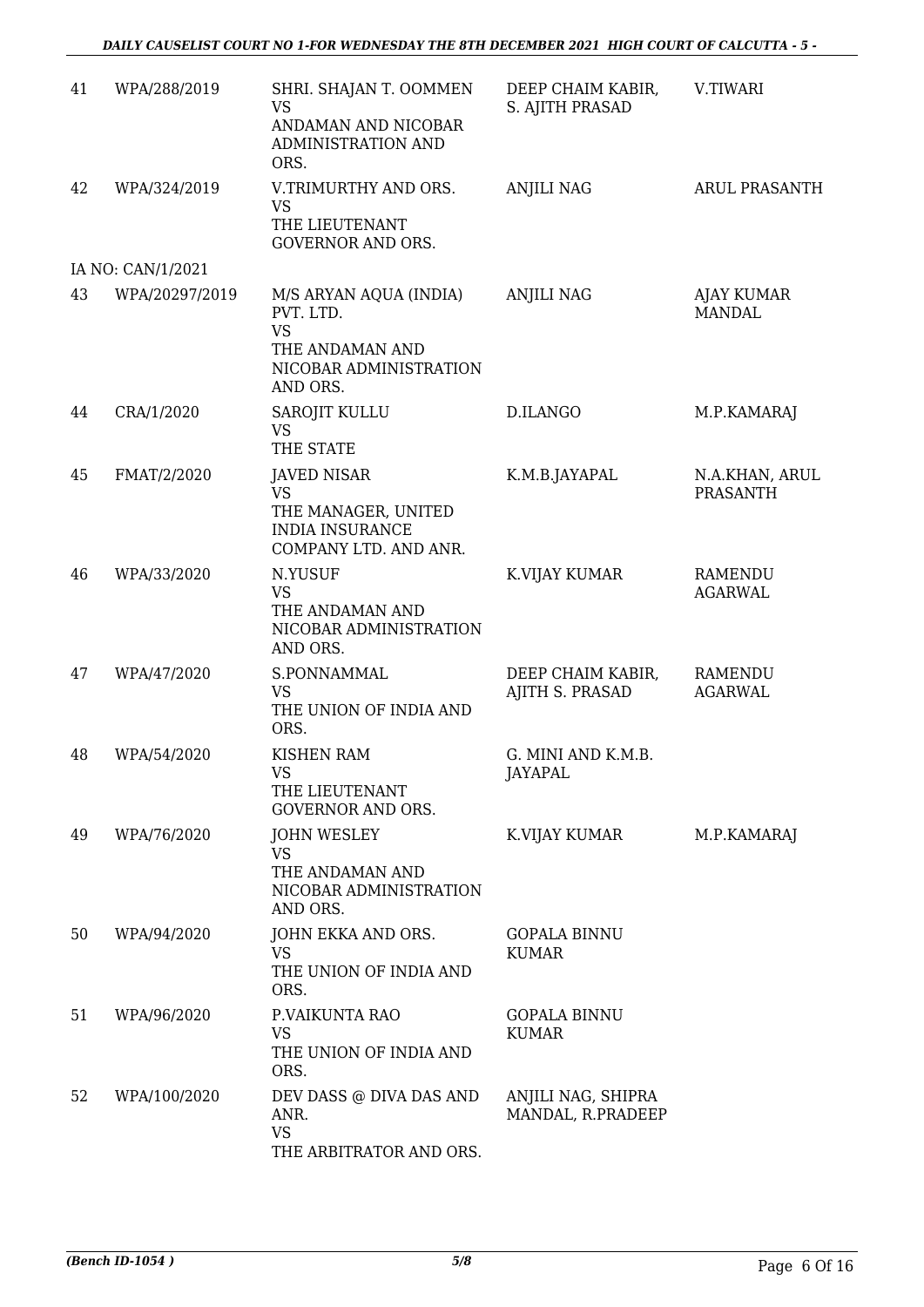|    | wt53 WPA/101/2020 | DEVA DASS @ DIVA DAS<br>AND ANR.<br><b>VS</b><br>THE ARBITRATOR,<br>REGISTRAR COOPERATIVE<br>SOCIETIES AND ORS. | ANJILI NAG, SHIPRA<br>MANDAL, R.PRADEEP | <b>ARUL PRASANTH</b> |
|----|-------------------|-----------------------------------------------------------------------------------------------------------------|-----------------------------------------|----------------------|
| 54 | WPA/102/2020      | SHRI. AKSHAY PANT<br><b>VS</b><br>THE UNION OF INDIA AND<br>ORS.                                                | G. MINI AND K.M.B.<br>JAYAPAL           | M.P.KAMARAJ          |
| 55 | WPA/116/2020      | BIJLI KAAMGAR UNION AND<br>ANR.<br><b>VS</b><br>THE HONBLE<br>LT.GOVERNOR AND ORS.                              | <b>GOPALA BINNU</b><br><b>KUMAR</b>     | V.TIWARI             |
| 56 | WPA/121/2020      | SOBHANA KUMARI<br><b>VS</b><br>THE LIEUTENANT<br><b>GOVERNOR AND ORS.</b>                                       | <b>GOPALA BINNU</b><br><b>KUMAR</b>     |                      |
| 57 | WPA/123/2020      | M.KRISHNAN<br><b>VS</b><br>THE LT GOVERNOR AND<br>ORS.                                                          | MOHAMMED<br><b>TABRAIZ</b>              | <b>ARUL PRASANTH</b> |
| 58 | WPA/131/2020      | <b>SOURAV MISRA</b><br><b>VS</b><br>THE ANDAMAN AND<br>NICOBAR ADMINISTRATION<br>AND ORS.                       | K.VIJAY KUMAR                           |                      |
| 59 | WPA/139/2020      | <b>RITA SIL</b><br><b>VS</b><br>THE ADMINISTRATOR<br>(LIEUTENANT GOVERNOR)<br>AND ORS.                          | ANJILI NAG                              | <b>ARUL PRASANTH</b> |
|    | wt60 WPA/190/2021 | <b>RITA SIL</b><br>VS.<br>THE ADMINISTRATOR<br>(LIEUTENANT GOVERNOR)<br>AND ORS.                                | <b>ANJILI NAG</b>                       | <b>ARUL PRASANTH</b> |
| 61 | WPA/149/2020      | M/S T.T. TRADING<br>COMPANY AND ANR.<br><b>VS</b><br>THE ANDAMAN AND<br>NICOBAR ADMINISTRATION<br>AND ORS.      | <b>ANJILI NAG</b>                       | <b>ARUL PRASANTH</b> |
| 62 | WPA/9283/2020     | RITHI SINGH AND ORS.<br><b>VS</b><br>THE LIEUTENANT<br><b>GOVERNOR AND ORS.</b>                                 | ANJILI NAG                              | <b>ARUL PRASANTH</b> |
| 63 | WPA/2/2021        | S.RAVINDRAN<br><b>VS</b><br>THE ADMINISTRATOR AND<br>ORS.                                                       | ANJILI NAG, SHIPRA<br><b>MANDAL</b>     | A.K.MANDAL           |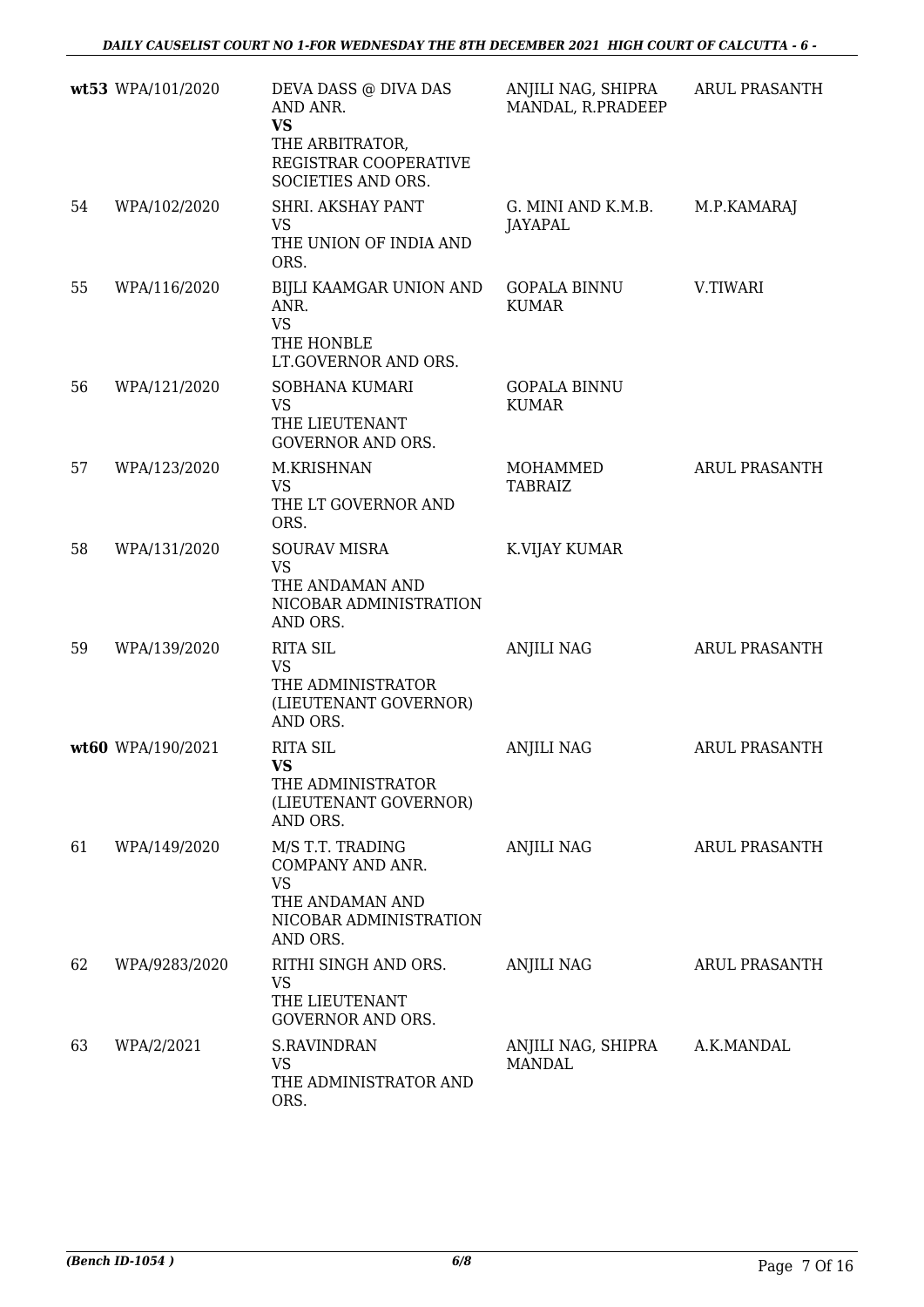| 64 | SAT/3/2021       | <b>SWAPAN MISTRY</b><br><b>VS</b><br>SUDHIR CHANDRA DAS<br>AND ORS.                                                        | <b>ANANDA HALDER</b>                      |                                    |
|----|------------------|----------------------------------------------------------------------------------------------------------------------------|-------------------------------------------|------------------------------------|
| 65 | WPA/44/2021      | ASHA, ASSISTANT<br>ENGINEER-I<br><b>VS</b><br>THE LT. GOVERNOR AND<br>ORS.                                                 | RAJINDER SINGH,<br><b>TAPAN KUMAR DAS</b> | K.VIJAY KUMAR                      |
| 66 | WPA/59/2021      | M.HEERA KUNWAR<br><b>VS</b><br>THE LIEUTENANT<br><b>GOVERNOR AND ORS.</b>                                                  | K.M.B. Jayapal                            | <b>AJAY KUMAR</b><br><b>MANDAL</b> |
|    | wt67 WPA/58/2021 | KAUSHALYA DEVI<br><b>VS</b><br>THE LIEUTENANT<br><b>GOVERNOR AND ORS.</b>                                                  | K. M. B. JAYAPAL                          | A.K.MANDAL                         |
|    | wt68 WPA/60/2021 | PREM KUMARI<br><b>VS</b><br>THE LIEUTENANT<br><b>GOVERNOR AND ORS.</b>                                                     | K.M.B.JAYAPAL                             |                                    |
|    | wt69 WPA/61/2021 | PREM LALL<br>VS<br>THE LIEUTENANT<br><b>GOVERNOR AND ORS.</b>                                                              | K.M.B. JAYAPAL                            |                                    |
|    | wt70 WPA/62/2021 | DEEPAK LALL<br>VS<br>THE LIEUTENANT<br><b>GOVERNOR AND ORS.</b>                                                            | K.M.B.JAYAPAL                             |                                    |
|    | wt71 WPA/65/2021 | KAILASH KUMARI<br><b>VS</b><br>THE LIEUTENANT<br><b>GOVERNOR AND ORS.</b>                                                  | K.M.B JAYAPAL                             | <b>AJAY KUMAR</b><br><b>MANDAL</b> |
| 72 | WPA/76/2021      | RAM BHAJAN<br>VS<br>THE LIEUTENANT<br><b>GOVERNOR AND ORS.</b>                                                             | K.M.B JAYAPAL                             | <b>AJAY KUMAR</b><br>MANDAL        |
| 73 | WPA/134/2021     | M/S SALCON ENGINEERS<br>AND FABRICATORS AND<br>ANR.<br><b>VS</b><br>THE CHAIRMAN, STATE<br>TRANSPORT AUTHORITY<br>AND ORS. | V.D.SIVABALAN,<br><b>RAKESH KUMAR</b>     |                                    |
| 74 | WPA/150/2021     | SMTI. E. SHYAMALA<br><b>VS</b><br>THE TEHSILDAR AND ORS.                                                                   | VISHAL KR. BISWAS,<br><b>ANJILI NAG</b>   |                                    |
| 75 | WPA/184/2021     | SAKTHI SHIPPING<br><b>LOGISTICS PRIVATE</b><br>LIMITED<br><b>VS</b><br>THE HON'BLE LIEUTENANT<br><b>GOVERNOR</b>           | GOPALA BINNU<br><b>KUMAR</b>              | <b>VIKAS TEWARY</b>                |

IA NO: CAN/2/2021, CAN/3/2021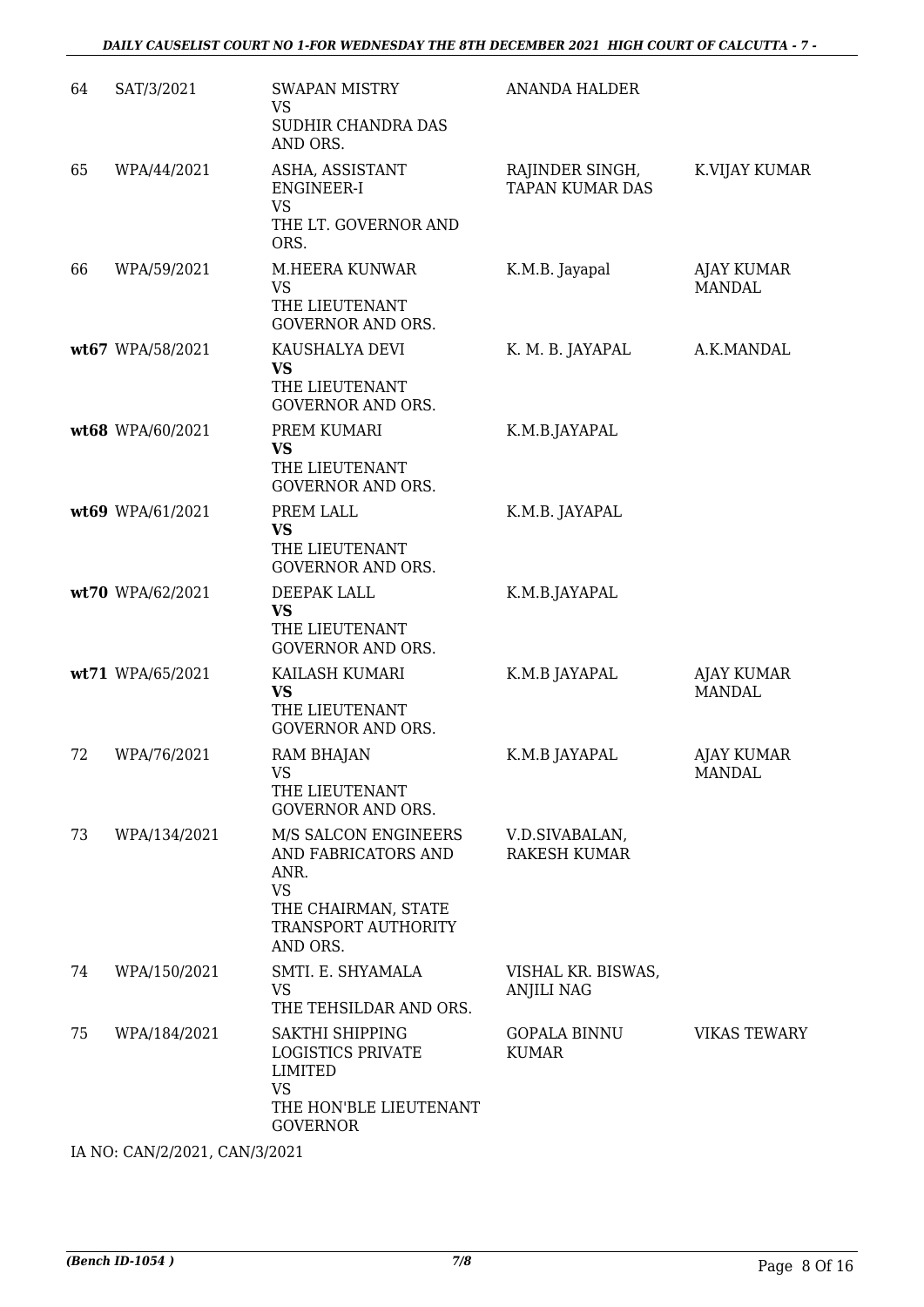76 WPA/186/2021 ESWAR RAO VS ANDAMAN AND NICOBAR STATE COOPERATIVE BANK MOHD. TABRAIZ AJAY KUMAR

MANDAL

IA NO: CAN/1/2021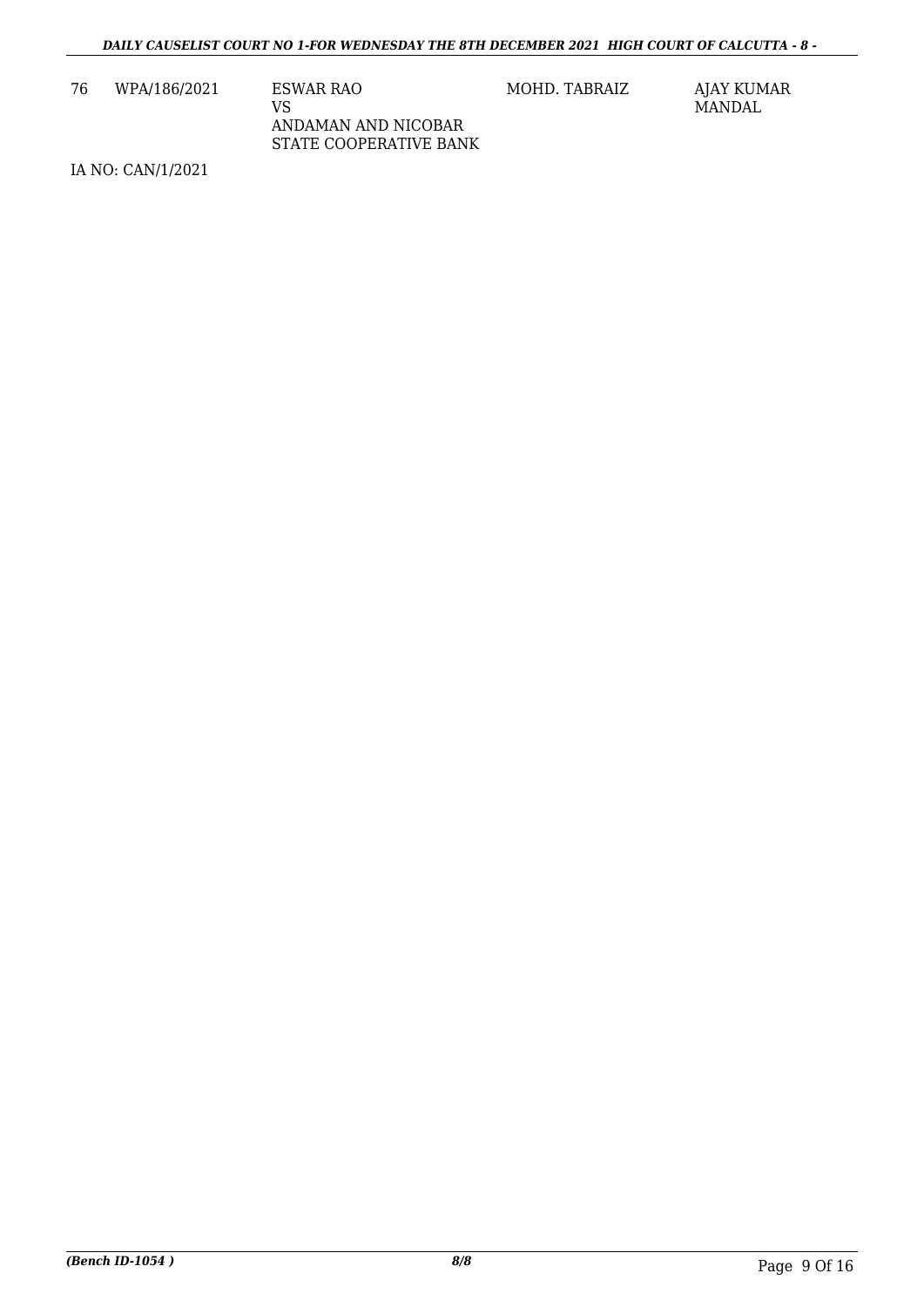

# Calcutta High Court **In The Circuit Bench at Port Blair**

# **Appellate Side**

**DAILY CAUSELIST For Wednesday The 8th December 2021**

## **COURT NO. 2 SINGLE BENCH (SB) AT 10:30 AM HON'BLE JUSTICE JAY SENGUPTA (SINGLE BENCH WILL SIT AFTER COMPLETION OF DIVISION BENCH)**

|                |                    | <b>MOTION</b>                                                                                              |                                     |                           |
|----------------|--------------------|------------------------------------------------------------------------------------------------------------|-------------------------------------|---------------------------|
| $\mathbf{1}$   | CRR/10/2021        | A.MUTHU<br><b>VS</b><br>THE STATE (U.T. OF<br>ANDAMAN AND NICOBAR<br><b>ISLANDS</b>                        | <b>AJITH PRASAD</b>                 |                           |
| $\overline{2}$ | CRR/11/2021        | NITAIBARAL<br><b>VS</b><br><b>SUJATA BARAL</b>                                                             | KAVITA TIWARI RAO                   |                           |
|                | IA NO: CRAN/1/2021 |                                                                                                            |                                     |                           |
| 3              | CRR/14/2021        | THE STATE<br><b>VS</b><br>PAPI BAIDYA                                                                      | RAMENDU AGARWAL                     |                           |
|                | IA NO: CRAN/1/2021 |                                                                                                            |                                     |                           |
| 4              | CRR/16/2021        | RATAN KUNDU<br><b>VS</b><br>UNION OF INDIA AND ANR                                                         | <b>SUBHAJYOTI</b><br><b>CHANDRA</b> | RAMENDU<br><b>AGARWAL</b> |
| 5              | CO/19/2021         | M/S KRISHNA TRADING<br><b>COMPANY</b><br><b>VS</b><br>N.GURUSWAMY AND ANR.                                 | N.A.KHAN                            |                           |
| 6              | WPA/245/2021       | MANGESH ANANDRAO<br><b>BANKAR</b><br><b>VS</b><br>THE CHAIRMAN                                             | <b>GOPALA BINNU</b><br><b>KUMAR</b> |                           |
| 7              | WPA/253/2021       | KAMAL PRASAD PANDEY<br>AND ANOTHER<br><b>VS</b><br>THE DEPUTY<br><b>COMMISSIONER AND</b><br><b>ANOTHER</b> | <b>GOPALA BINNU</b><br><b>KUMAR</b> |                           |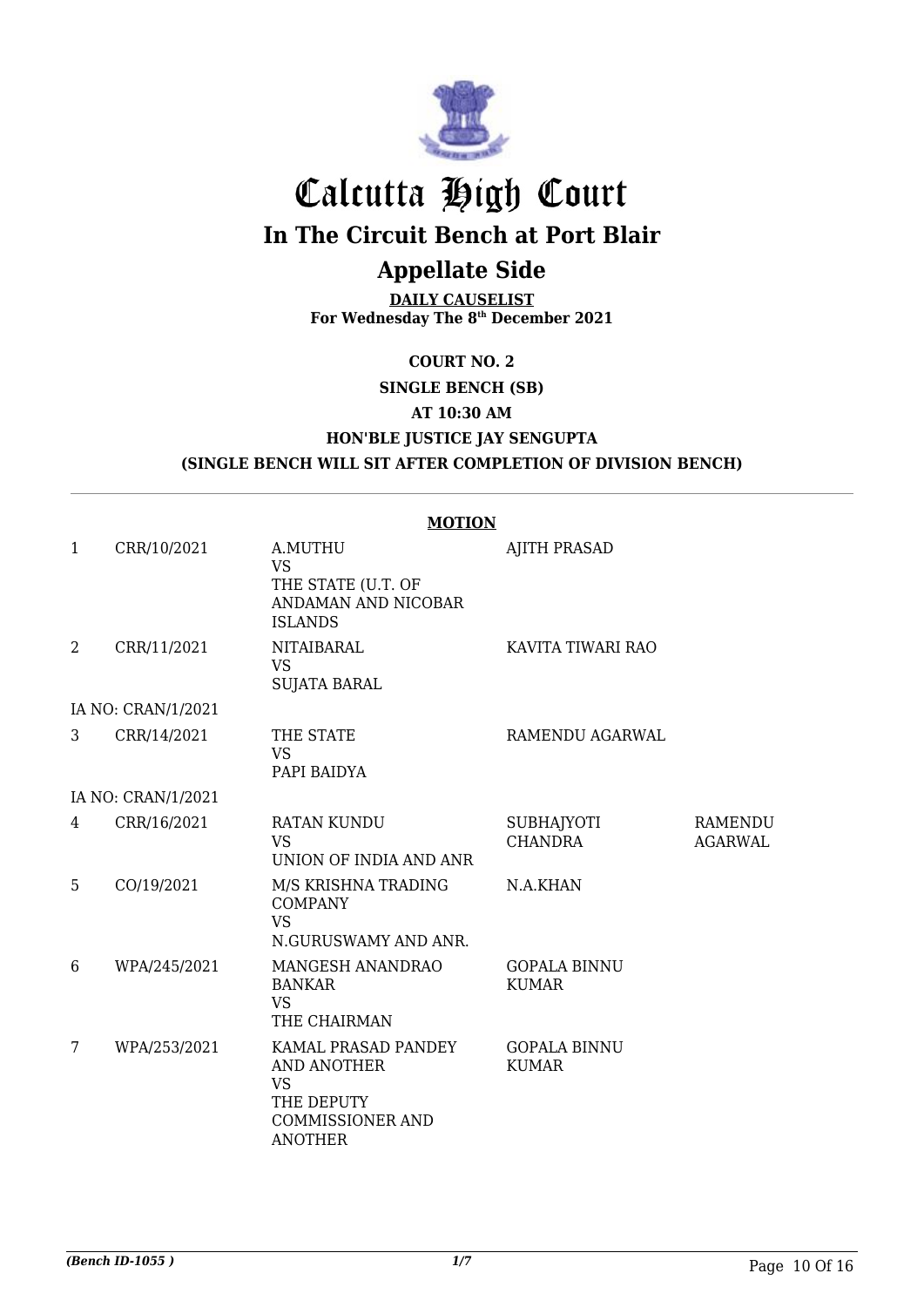| 8  | WPA/256/2021                    | SHANKER CH. DAS<br><b>VS</b><br>THE ANDAMAN AND<br>NICOBAR ADMINISTRATION<br><b>AND OTHERS</b>                                    | <b>GOPALA BINNU</b><br><b>KUMAR</b> |                                     |
|----|---------------------------------|-----------------------------------------------------------------------------------------------------------------------------------|-------------------------------------|-------------------------------------|
| 9  | WPA/272/2021                    | CHAMU URAON<br><b>VS</b><br>THE ANDAMAN AND<br>NICOBAR ADMINISTRATION<br>(SERVICE THROUGH THE<br>DEPUTY COMMISSIONER,             | LOKESH CHEZIAN                      | <b>VIKAS TEWARY</b>                 |
| 10 | WPA/290/2021                    | D. SHEKHAR<br><b>VS</b><br>THE LIEUTENANT<br><b>GOVERNOR AND ANOTHER</b>                                                          | RAKESH PAL GOBIND                   |                                     |
|    |                                 | <b>APPLICATION</b>                                                                                                                |                                     |                                     |
| 11 | CRA/10/2021                     | THE STATE<br><b>VS</b><br><b>MANOJ PAUL</b>                                                                                       | RAMENDU AGARWAL                     |                                     |
|    | IA NO: CRAN/2/2021, CRAN/1/2021 |                                                                                                                                   |                                     |                                     |
| 12 | CRA/13/2021                     | <b>MOHAN KUMAR</b><br><b>VS</b><br>THE STATE                                                                                      | MD. TABRAIZ                         | <b>SUMIT KARMAKAR</b>               |
|    |                                 | <b>CONTEMPT APPLICATION</b>                                                                                                       |                                     |                                     |
| 13 | CPAN/7/2021<br>IN WP 298/2019   | G.SENGUTTUVAN AND ORS.<br><b>VS</b><br>SUNIL ANCHIPAKA, THE<br>DEPUTY COMMISSIONER<br>AND ANR.                                    | ANJILI NAG, SHIPRA<br><b>MANDAL</b> | <b>ARUL PRASANTH</b>                |
|    |                                 | <b>FOR HEARING</b>                                                                                                                |                                     |                                     |
| 14 | WPA/159/2014                    | A.ZAHEED<br><b>VS</b><br>THE ANDAMAN AND<br>NICOBAR ADMINISTRATION<br>AND ORS.                                                    | K.M.B.JAYAPAL,<br>G.MINI            | <b>ARUL PRASANTH</b>                |
| 15 | CRA/6/2018                      | THE STATE<br><b>VS</b><br><b>SANDIP KUMAR</b>                                                                                     | <b>SUMIT KARMAKAR</b>               | <b>GOPALA BINNU</b><br><b>KUMAR</b> |
| 16 | WPA/171/2018                    | MULTIPLE AGENCIES<br>PRIVATE LIMITED AND ANR.<br><b>VS</b><br><b>ANDAMAN STATE</b><br><b>COOPERATIVE BANK</b><br>LIMITED AND ORS. | RAKESH PAL GOBIND                   | MOHD. TABRAIZ                       |
| 17 | WPA/236/2018                    | <b>EXECUTIVE ENGINEER,</b><br>CONSTRUCTION DIVISION-<br>II, APWD<br><b>VS</b><br>S. PRABHAKARAN AND ORS.                          | MOHAMMED<br><b>TABRAIZ</b>          | <b>GOPALA BINNU</b><br><b>KUMAR</b> |
| 18 | WPA/283/2018                    | VANVIKAS EMPLOYEES<br>ASSOCIATION AND ORS.<br><b>VS</b><br>HE MINISTRY OF HOME<br>AFFAIRS AND ORS.                                | <b>G.BINNU KUMAR</b>                | TULSI LALL,<br><b>TASNEEM</b>       |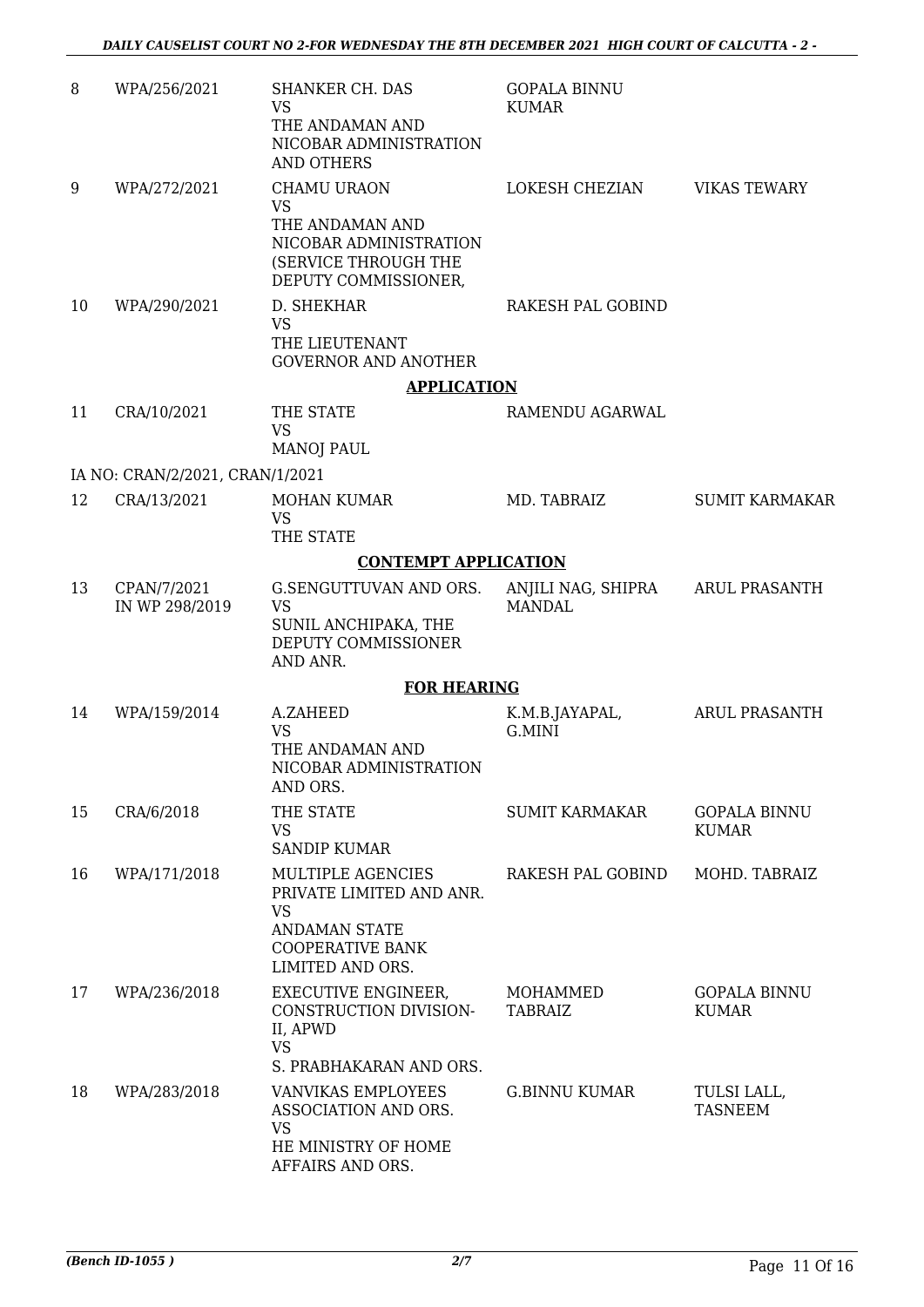#### *DAILY CAUSELIST COURT NO 2-FOR WEDNESDAY THE 8TH DECEMBER 2021 HIGH COURT OF CALCUTTA - 3 -*

| 19 | FMAT/3/2019     | SABITA DEVI AND ORS.<br><b>VS</b><br>THE MANAGER AND ANR.                                                     | K.M.B.JAYAPAL,<br>G.MINI              | ARUL PRASANTH,<br><b>ANITHA HEGDE</b> |
|----|-----------------|---------------------------------------------------------------------------------------------------------------|---------------------------------------|---------------------------------------|
| 20 | SA/7/2019       | <b>SUKHODA ROY</b><br><b>VS</b><br>ANWESHA SARKAR AND<br>ANR.                                                 | AJAY KUMAR<br><b>MANDAL</b>           | K.M.B.JAYAPAL,<br>G.MINI              |
| 21 | CRA/12/2019     | PRADEEP HALDER<br><b>VS</b><br>THE STATE                                                                      | D. ILANGO AND R.<br>PRADEEP           |                                       |
| 22 | CRR/18/2019     | <b>RUPESH KISHEN</b><br><b>VS</b><br>THE STATE                                                                | RAKESH PAL GOBIND                     | <b>SUMIT KARMAKAR</b>                 |
| 23 | CRR/31/2019     | SHRI. MOHD ASIF<br><b>VS</b><br>SMTI. MUBASHIRA                                                               | MRS. KAVITA TEWARI<br><b>RAO</b>      | MS. BABITA DAS                        |
| 24 | WPA/150/2019    | UTTAM SHIL @ UTTAM<br>SEAL AND ORS.<br><b>VS</b><br>THE LIEUTENANT<br><b>GOVERNOR AND ORS.</b>                | <b>ANJILI NAG</b>                     |                                       |
|    | wt25 WPA/3/2019 | <b>SHYNI JOSE</b><br><b>VS</b><br>THE LIEUTENANT<br><b>GOVERNOR AND ORS.</b>                                  | <b>ANJILI NAG</b>                     |                                       |
|    | wt26 WPA/9/2019 | T. SHANMUGAM<br><b>VS</b><br>THE LIEUTENANT<br><b>GOVERNOR AND ORS.</b>                                       | <b>ANJILI NAG</b>                     |                                       |
| 27 | WPA/200/2019    | M/S. NEW BHARAT<br><b>ENGINEERING WORKS</b><br><b>VS</b><br>ANDAMAN AND NICOBAR<br>ADMINISTRATION AND<br>ORS. | DEEP CHAIM, KABIR,<br>S. AJITH PRASAD | AJAY KUMAR<br><b>MANDAL</b>           |
| 28 | WPA/209/2019    | R. KAUSHALYA AND ORS.<br><b>VS</b><br>THE UNION OF INDIA AND<br>ORS.                                          | ANJILI NAG, SHIPRA<br><b>MANDAL</b>   | MOHD. TABRAIZ                         |
| 29 | WPA/226/2019    | <b>ANDAMAN TIMBER</b><br><b>INDUSTRIES LIMITED</b><br><b>VS</b><br>THE CHIEF SECRETARY<br>AND ORS.            | K.M.B.JAYAPAL,<br>G.MINI              | <b>VIKAS TEWARY</b>                   |
| 30 | WPA/238/2019    | SMTI. PRIYA MINJ<br><b>VS</b><br>THE ANDAMAN AND<br>NICOBAR ADMINISTRATION<br>AND ANR.                        | K. M. B. JAYAPAL                      | <b>VIKAS TEWARY</b>                   |
| 31 | WPA/243/2019    | KARTICK AND ORS.<br><b>VS</b><br>THE LIEUTENANT<br>GOVERNOR AND ORS.                                          | ANJILI NAG, SHIPRA<br><b>MANDAL</b>   | <b>RAMENDU</b><br><b>AGARWAL</b>      |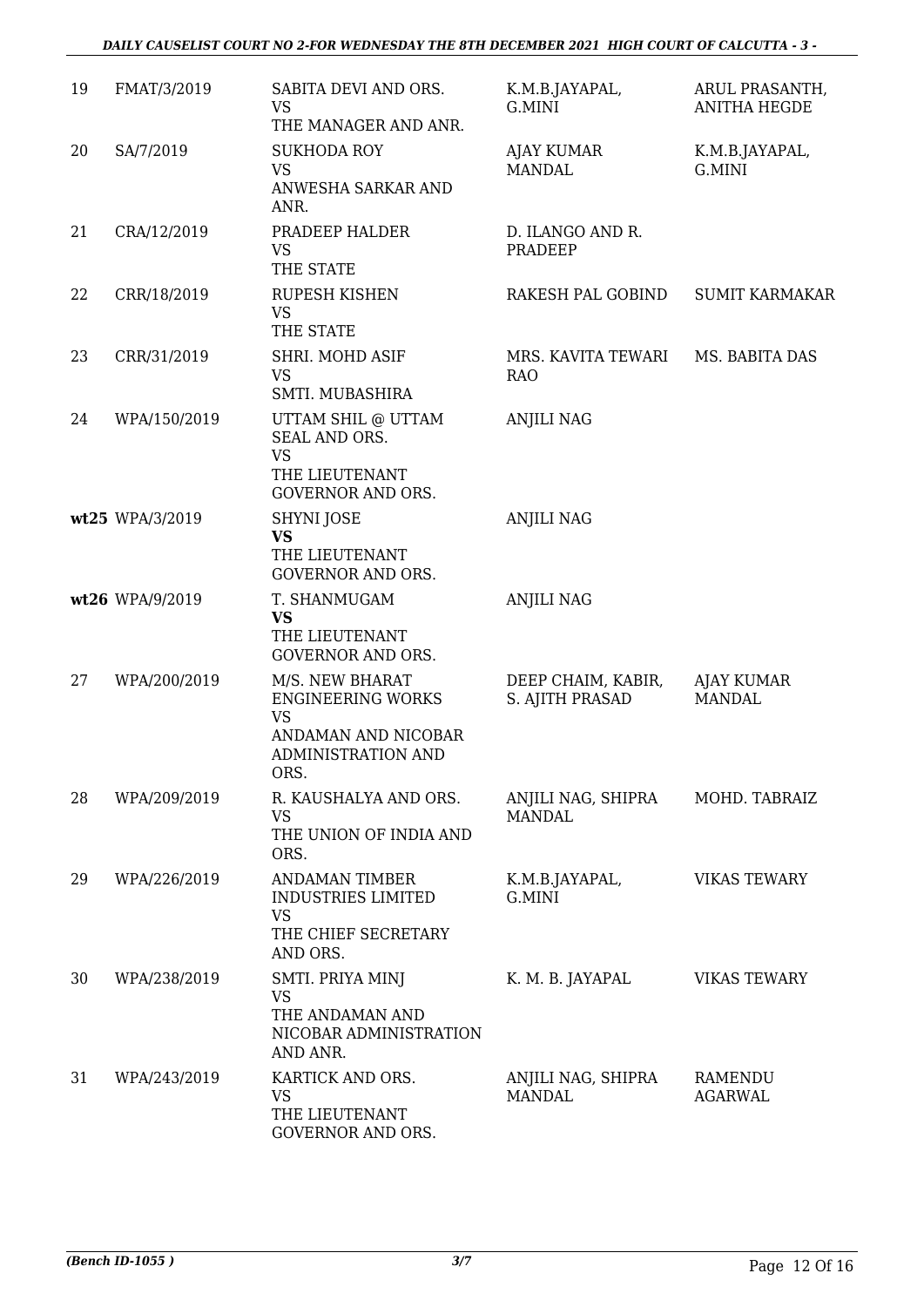| 32 | WPA/248/2019 | A.SUNDAR<br><b>VS</b><br>THE HONBLE LIEUTENANT<br><b>GOVERNOR AND ORS.</b>                              | <b>GOPALA BINNU</b><br><b>KUMAR</b>      | M.P.KAMARAJ                          |
|----|--------------|---------------------------------------------------------------------------------------------------------|------------------------------------------|--------------------------------------|
| 33 | WPA/267/2019 | THE GENERAL MANAGER,<br>ANIIDCO LTD.<br><b>VS</b><br>Y. JOHN AND ORS.                                   | ANJILI NAG,<br><b>R.PRADEEP</b>          | <b>GOPALA BINNU</b><br><b>KUMAR</b>  |
| 34 | WPA/287/2019 | ISLAND TRAVELS PVT. LTD.<br><b>VS</b><br>THE ANDAMAN AND<br>NICOBAR ADMINISTRATION<br>AND ORS.          | DEEP CHAIM KABIR,<br><b>AJITH PRASAD</b> | ANJILI NAG                           |
| 35 | WPA/289/2019 | YOHANNAN SAJEEVAN AND<br>ANR.<br><b>VS</b><br>ANDAMAN AND NICOBR<br><b>ADMINISTRATION</b>               | DEEP CHAIM KABIR,<br><b>AJIT PRASAD</b>  |                                      |
| 36 | WPA/329/2019 | TOURIST WORKERS UNION<br>AND ANR.<br><b>VS</b><br>THE ANDAMAN AND<br>NICOBAR ADMINISTRATION<br>AND ORS. | <b>GOPALA BINNU</b><br><b>KUMAR</b>      | V.TIWARI, ANJILI<br><b>NAG</b>       |
| 37 | FMA/1/2020   | ARPITA GHOSH<br><b>VS</b><br>SHIV PRASAD AND ANR.                                                       | $\mathbb{R}$                             | S.C.MISHRA                           |
| 38 | SAT/1/2020   | M. T. SAIDU AND ORS.<br><b>VS</b><br>M/S. ANDAMAN TIMBER<br><b>INDUSTRIES LIMITED AND</b><br>ANR.       | K. VIJAY KUMAR                           | K. M. B JAYAPAL                      |
| 39 | SAT/7/2020   | KALAIARASAN AND ORS.<br><b>VS</b><br>ASIF ALI AND ORS.                                                  | <b>ANJILI NAG</b>                        | KMB JAYAPAL                          |
| 40 | WPA/34/2020  | SMTI. REBA MONDAL<br><b>VS</b><br>THE UNION OF INDIA AND<br>ORS.                                        | <b>ANANDA HALDER</b>                     |                                      |
| 41 | WPA/52/2020  | P.KANNAN<br><b>VS</b><br>THE UNION OF INDIA AND<br>ORS.                                                 | K.M.B.JAYAPAL                            | AJAY KUMAR<br><b>MANDAL</b>          |
| 42 | WPA/61/2020  | THE ANDAMAN AND<br><b>NICOBAR</b><br>ADMINISTRATION,<br><b>VS</b><br>PONDICHERRY UNIVERSITY             | MAHESHWAR LALL,<br>S.SAMANTA             | RAJINDER SINGH,<br><b>TULSI LALL</b> |
|    |              |                                                                                                         |                                          |                                      |

IA NO: CAN/1/2021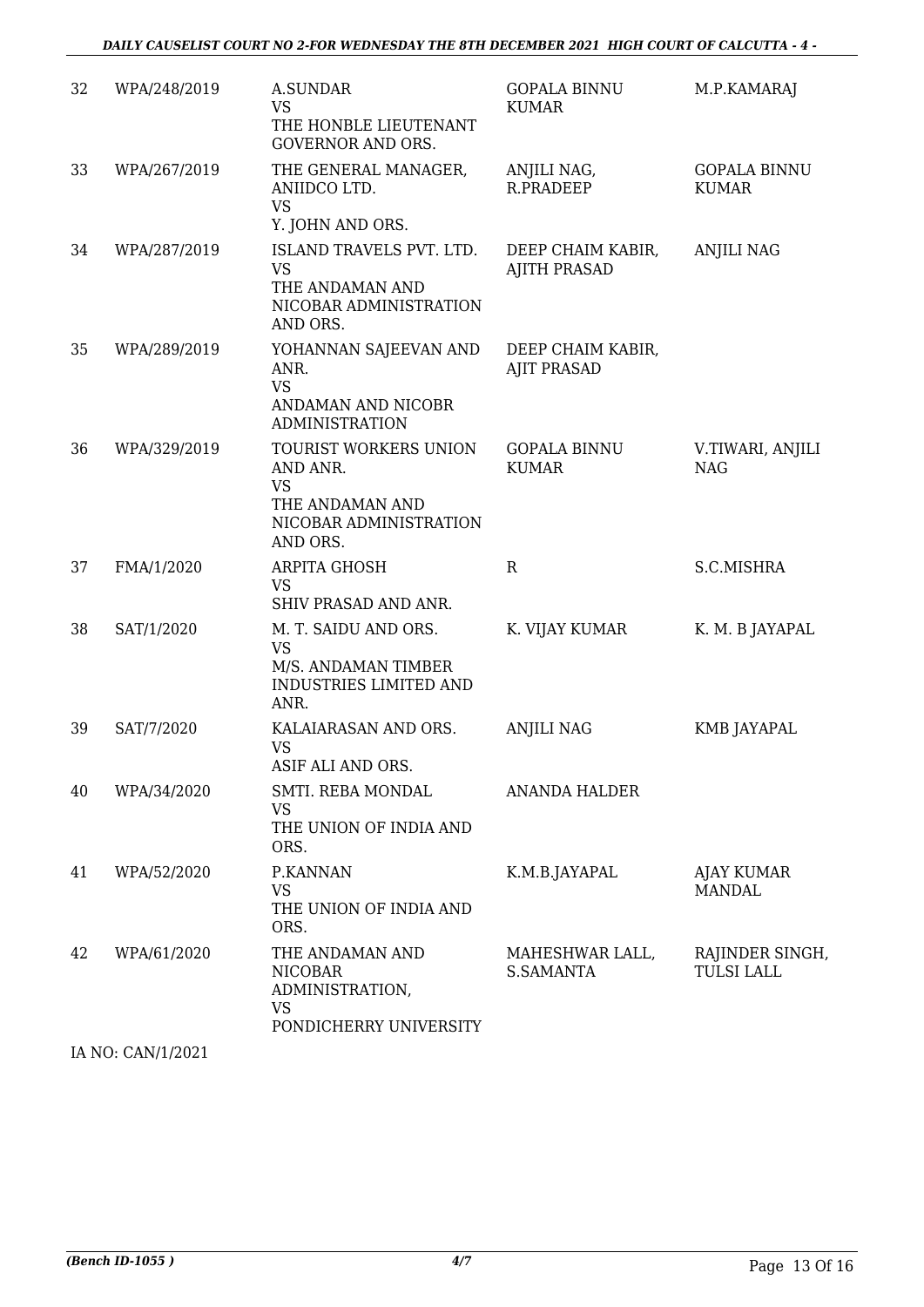| 43 | WPA/90/2020       | S. SHANMUGANATHAN<br><b>VS</b><br>ANDAMAN NICOBAR<br><b>ISLANDS INTEGRATED</b><br>DEVELOPMENT<br><b>CORPORATION LIMITED</b><br>(ANIIDCO) AND ANR. | GOPALA BINU KUMAR                   | <b>ANJILI NAG</b>           |
|----|-------------------|---------------------------------------------------------------------------------------------------------------------------------------------------|-------------------------------------|-----------------------------|
| 44 | WPA/95/2020       | <b>ANITA XESS</b><br>VS<br>THE UNION OF INDIA AND<br>ORS.                                                                                         | <b>GOPALA BINNU</b><br><b>KUMAR</b> |                             |
| 45 | WPA/97/2020       | P.YADAVA RAO<br><b>VS</b><br>THE UNION OF INDIA AND<br>ORS.                                                                                       | <b>GOPALA BINNU</b><br><b>KUMAR</b> | AJAY KUMAR<br><b>MANDAL</b> |
| 46 | WPA/105/2020      | PREM KISHEN<br><b>VS</b><br>THE ANDAMAN AND<br>NICOBAR ADMINISTRATION<br>AND ORS.                                                                 | K.M.B.JAYAPAL,<br>G.MINI            |                             |
|    | wt47 WPA/103/2020 | <b>HARISH KISHEN</b><br><b>VS</b><br>THE ANDAMAN AND<br>NICOBAR ADMINISTRATION<br>AND ORS.                                                        | K.M.B.JAYAPAL,<br>G.MINI            |                             |
|    | wt48 WPA/104/2020 | RAM KISHEN<br><b>VS</b><br>THE ANDAMAN AND<br>NICOBAR ADMINISTRATION<br>AND ORS.                                                                  | K.M.B.JAYAPAL,<br>G.MINI            |                             |
|    | wt49 WPA/106/2020 | PERNITA DEVI<br><b>VS</b><br>THE ANDAMAN AND<br>NICOBAR ADMINISTRATION<br>AND ORS.                                                                | K.M.B.JAYAPAL,<br>G.MINI            |                             |
|    | wt50 WPA/110/2020 | KHATHIJA<br><b>VS</b><br>THE UNION OF INDIA AND<br>ORS.                                                                                           | K.M.B.JAYAPAL                       |                             |
|    | wt51 WPA/70/2021  | HAR JEEVAN RAM<br><b>VS</b><br>THE LIEUTENANT<br>GOVERNOR AND ORS.                                                                                | K.M.B.JAYAPAL                       | K.M.B.JAYAPAL               |
|    | wt52 WPA/71/2021  | PREM KISHEN<br><b>VS</b><br>THE ANDAMAN AND<br>NICOBAR ADMINISTRATION<br>AND ORS.                                                                 | K.M.B.JAYAPAL                       |                             |
|    | wt53 WPA/72/2021  | <b>HARISH KISHEN</b><br><b>VS</b><br>THE ANDAMAN AND<br>NICOBAR ADMINISTRATION<br>AND ORS.                                                        | K.M.B. JAYAPAL                      |                             |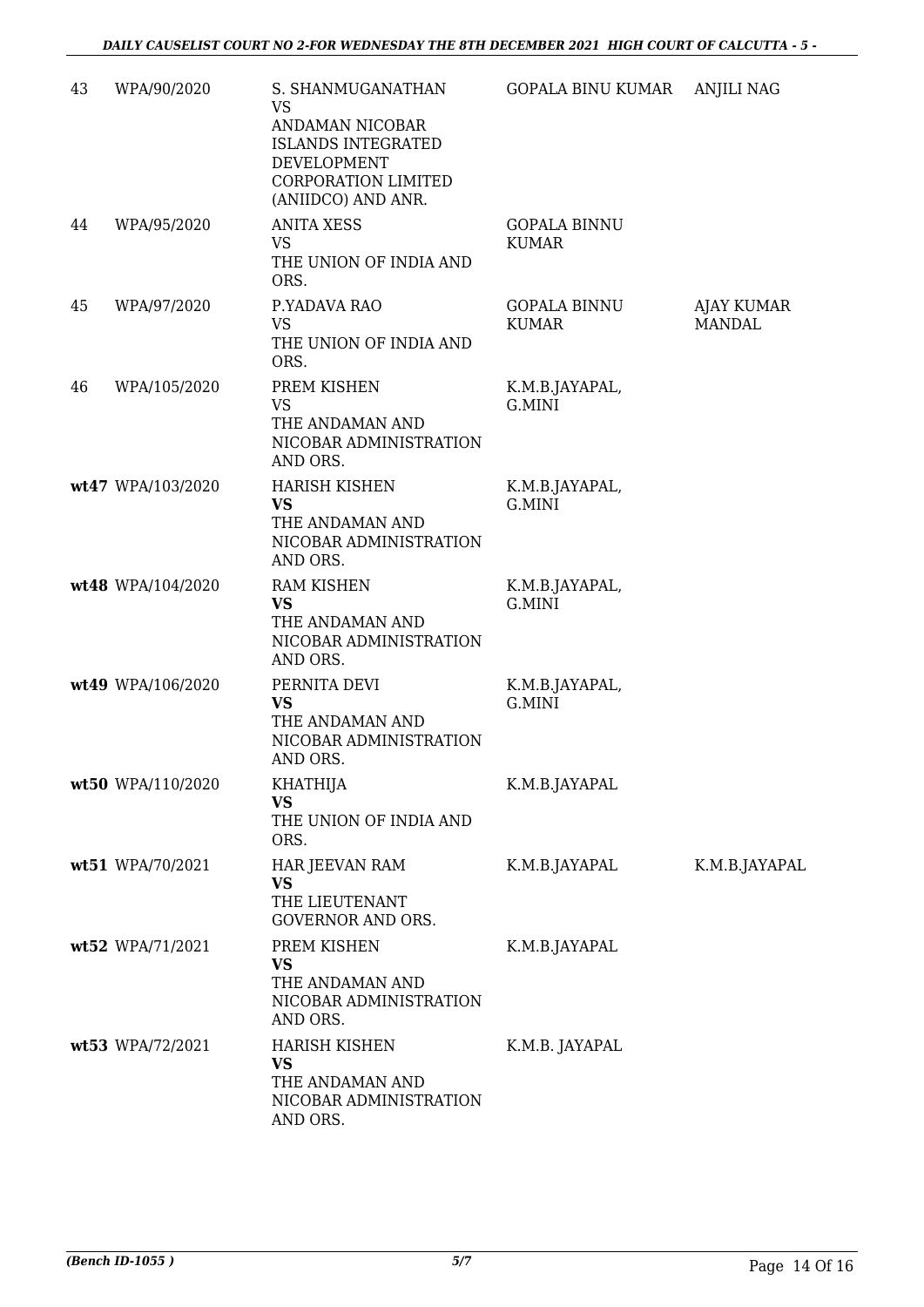| 54 | WPA/107/2020      | THE EXECUTIVE ENGINEER<br><b>VS</b><br>S.MANOHARI AND ORS.                                        | V.TIWARI                            | <b>G.BINNU KUMAR</b>               |
|----|-------------------|---------------------------------------------------------------------------------------------------|-------------------------------------|------------------------------------|
|    | wt55 WPA/117/2020 | S.MANOHARI AND ORS.<br><b>VS</b><br>THE EXECUTIVE<br>ENGINEER, PORT BLAIR<br>NORTH DIVISION, APWD | <b>GOPALA BINNU</b><br><b>KUMAR</b> | V.TIWARI                           |
| 56 | WPA/109/2020      | <b>SASI KALA</b><br><b>VS</b><br>THE UNION OF INDIA AND<br>ORS.                                   | K.M.B.JAYAPAL,<br>G.MINI            |                                    |
| 57 | WPA/119/2020      | <b>LALTA PRASAD</b><br><b>VS</b><br>THE LIEUTENANT<br><b>GOVERNOR AND ORS.</b>                    | <b>ANANDA HALDER</b>                | A.K.MANDAL,<br>K.M.B.JAYAPAL       |
| 58 | WPA/122/2020      | S. K. MONIRUL ALI<br><b>VS</b><br>THE LT. GOVERNOR AND<br>ORS.                                    | MOHAMMED<br><b>TABRAIZ</b>          |                                    |
| 59 | WPA/124/2020      | M.KRISHNAN<br><b>VS</b><br>THE LIEUTENANT<br><b>GOVERNOR AND ORS.</b>                             | MOHD. TABRAIZ                       | <b>ARUL PRASANTH</b>               |
| 60 | WPA/137/2020      | MOHD. NASRULLAH<br><b>VS</b><br>THE COMMISSIONER,<br><b>GOOD AND SERVICE TAX</b><br>AND ORS.      | ANANDA HALDER                       | A.K.MANDAL                         |
| 61 | WPA/3052/2020     | PEARLESCENT MERITECH<br>PVT. LTD. AND ANR.<br><b>VS</b><br>UNION OF INDIA AND ORS.                | <b>ANJILI NAG</b>                   | V.TIWARI                           |
| 62 | CRA/1/2021        | <b>SAMEER MONDAL</b><br>VS<br>THE STATE                                                           | <b>GOPALA BINNU</b><br>KUMAR        |                                    |
| 63 | CRA/3/2021        | KALYAN BHAGWAR<br><b>VS</b><br>THE STATE                                                          | K.SABIR                             | A.S.ZINU                           |
| 64 | WPA/46/2021       | M. MEGHAVARNAM AND<br>ORS.<br><b>VS</b><br>THE DIRECTOR GENERAL<br>OF SHIPPING AND ORS.           | ANJILI NAG, SHIPRA<br><b>MANDAL</b> | TULSI LALL,<br>A.K.MANDAL          |
| 65 | WPA/83/2021       | ABDUL SIDDIQUE<br><b>VS</b><br>THE LIEUTENANT<br><b>GOVERNOR AND ANR.</b>                         | MOHD. TABRAIZ                       | <b>AJAY KUMAR</b><br><b>MANDAL</b> |
| 66 | WPA/135/2021      | <b>GANGA DIN</b><br><b>VS</b><br>THE ANDAMAN AND<br>NICOBAR ADMINISTRATION<br>AND ORS.            | K.M.B.JAYAPAL,<br>G.MINI            | <b>AJAY KUMAR</b><br><b>MANDAL</b> |